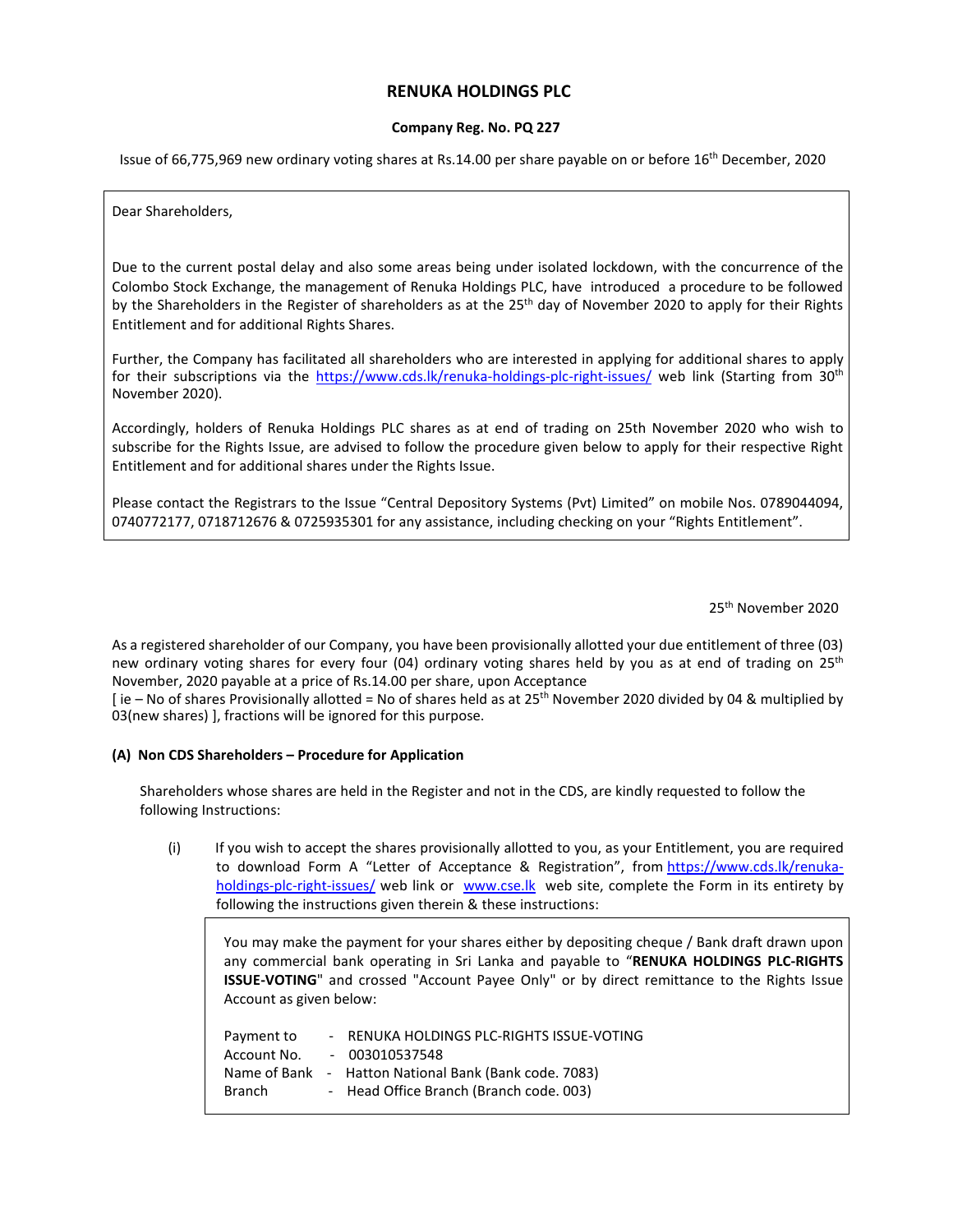(ii) If you wish to apply for Additional Shares, you are required to download Form C "Form of Application for Additional Shares" from https://www.cds.lk/renuka-holdings-plc-right-issues/ or www.cse.lk web site, complete same in its entirety by following the instructions given therein & these instructions:

You may make the payment (a separate payment) for your shares either by online fund transfer/ direct bank deposit or cheque / Bank draft drawn upon any commercial bank operating in Sri Lanka and payable to "**RENUKA HOLDINGS PLC-RIGHTS ISSUE-VOTING**" and crossed "Account Payee Only" or by direct remittance to the Rights Issue Account as given below:

| Payment to    | - RENUKA HOLDINGS PLC-RIGHTS ISSUE-VOTING |
|---------------|-------------------------------------------|
| Account No.   | $-003010537548$                           |
| Name of Bank  | - Hatton National Bank (Bank code. 7083)  |
| <b>Branch</b> | - Head Office Branch (Branch code. 003)   |
|               |                                           |

- **IMPORTANT**  The completed "Letter of Acceptance & Registration" Form A & the "Form of Application for Additional Shares" Form C (as applicable) together with the separate receipt of the payments for shares applied for in Form A and / or Form C (as applicable) must be uploaded to the https://www.cds.lk/renuka-holdings-plc-right-issues/ or e-mail to registrars@cse.lk
- (iii) If you have a CDS account, and your existing shareholding is not lodged in the CDS, however you wish to trade in your Rights either fully or partly, you are advised to download Form B "Form of Renunciation to CDS", complete the Form in its entirety & upload to the https://www.cds.lk/renuka-holdings-plc-right-issues/ or e-mail the scanned Form to the Registrars to the Issue at registrars@cse.lk, to facilitate the Registrar to forward same to the CDS, for uploading your share Entitlement to your CDS Account (during Renunciation period).

Upon lodgment setout above, if you wish to subscribe for your rights (partly / fully), thereafter, please submit the required remittance / subscription to your Stockbroker / Custodian Bank, not later than 4.30 p.m. on  $15<sup>th</sup>$  December 2020 (being the last date of Renunciation to CDS) for onward transmission to the Registrars to the Issue via the CDS.

## **(B) CDS Shareholders – Procedure for Application**

Rights "Entitlement" of the shareholders whose shares are held in the CDS, will be directly uploaded to your CDS Account to facilitate trading from 8<sup>th</sup> December 2020 to 15<sup>th</sup> December 2020 (being the period of Renunciation).

- (i) If you wish to trade in your Rights Entitlement fully or partly, you may do so up to the last date of Renunciation to CDS, namely 15<sup>th</sup> day of December 2020.
- (ii) If you wish to subscribe for your Rights Entitlement (partly or fully) thereafter, you are required to submit your subscription / remittance to your Stockbroker / Custodian Bank, not later than 4.30 p.m. on 15<sup>th</sup> December 2020 (being the last date of Renunciation to CDS) for onward transmission to the Registrars to the Issue, via the CDS.
- (iii) If you wish to apply for Additional Shares, you are required to download Form C "Form of Application for Additional Shares", complete same form in its entirety by following the instructions given therein & these instructions: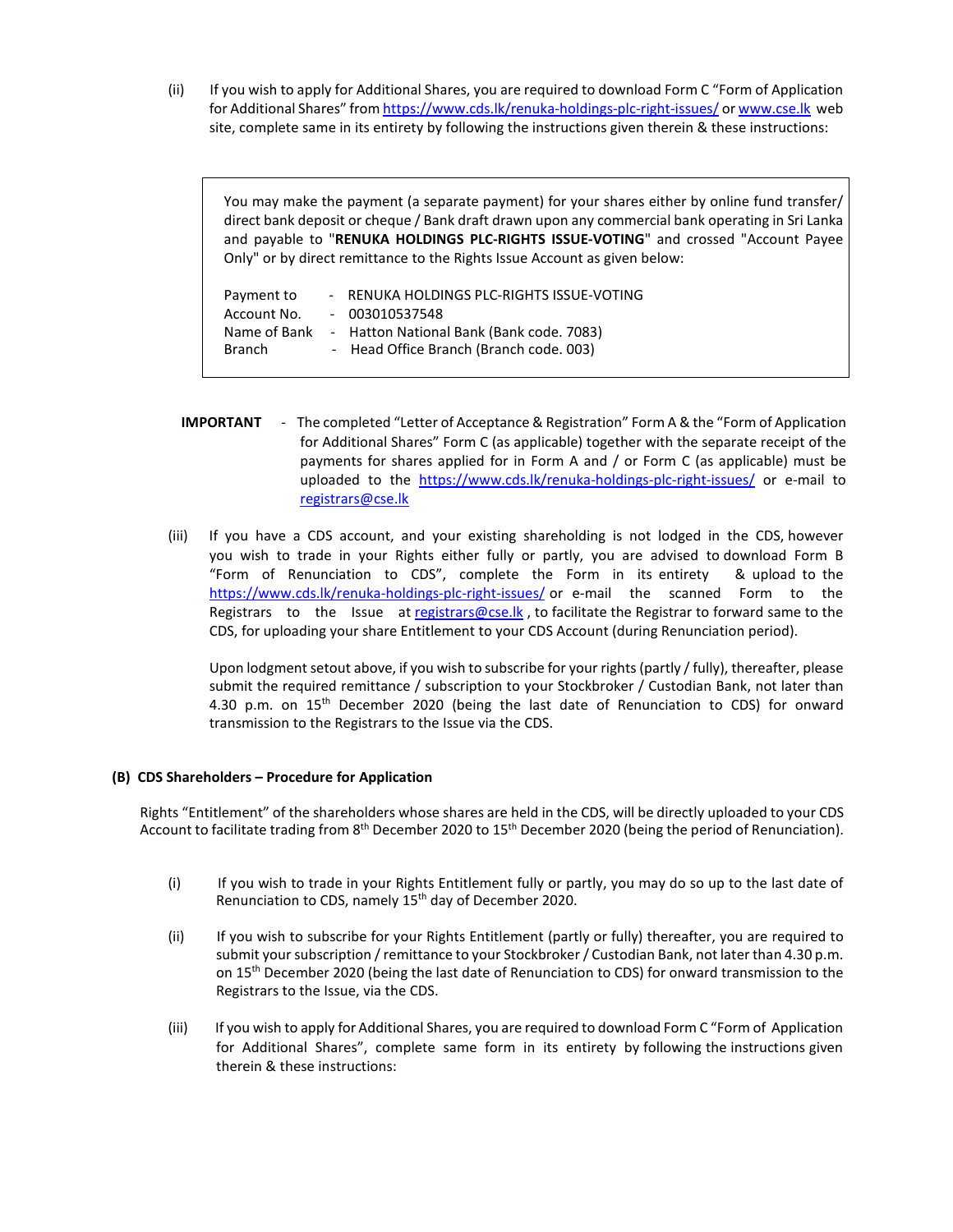You may make the payment (a separate payment) for your shares either by online fund transfer/ direct bank deposit or cheque / Bank draft drawn upon any commercial bank operating in Sri Lanka and payable to "**RENUKA HOLDINGS PLC-RIGHTS ISSUE-VOTING**" and crossed "Account Payee Only" or by direct remittance to the Rights Issue Account as given below:

| Payment to    | - RENUKA HOLDINGS PLC-RIGHTS ISSUE-VOTING |
|---------------|-------------------------------------------|
| Account No.   | $-003010537548$                           |
| Name of Bank  | - Hatton National Bank (Bank code. 7083)  |
| <b>Branch</b> | - Head Office Branch (Branch code. 003)   |

**IMPORTANT** - The completed "Letter of Acceptance & Registration" Form A (Applicable only for the shares held in ledger of such shareholders who are holding shares of the company both in their CDS account & share ledger of the company.) & the "Form of Application for Additional Shares" Form C (as applicable) together with the separate receipt of the payments for shares applied for in Form A and / or Form C (as applicable) must be upload to the https://www.cds.lk/renuka-holdings-plcright-issues/ or e-mail to registrars@cse.lk

### **(C) Additional Information**

- (i) The direct remittance must be made by online fund transfer or bank deposit upon any commercial bank operating in Sri Lanka and payable to "**RENUKA HOLDINGS PLC-RIGHTS ISSUE-VOTING**". (If subscription is made through the CDS as set out in (B) above please pay your Stock Broker/Custodian Bank directly)
- (ii) Cheques must be honoured on first presentation for the application to be valid. Applications supported by cheques which are not honoured on first presentation will be rejected. Each Letter of Acceptance and Registration should be accompanied by a single Cheque/Bank Draft deposit confirmation, direct remittance (with advice) for the exact amount payable for the number of ordinary voting shares accepted. A separate Cheque/Bank Draft deposit confirmation, direct remittance (with advice) should be uploaded with the Form of Application for additional ordinary voting shares.
- (iii) The remittance from Non-Resident shareholders must be made out of an Inward Investment Account ("IIA") maintained with a Commercial Bank operating in Sri Lanka. Such applications must be accompanied by a letter from the respective commercial bank confirming same. If the payment is not made out of IIA, but out of an inward remittance or remittable funds, the approval of the Director, Department of Foreign Exchange to make such payment must accompany the Letter of Acceptance & Registration and the application for additional ordinary voting shares (as applicable).
- (iv) Please note that it is the Foreign Investor /Non Resident Sri Lankan's responsibility to comply with laws relevant to the jurisdictions of their residency and of Sri Lanka.
- (v) Application Forms accompanying remittances, which are not in accordance with the instructions, will be rejected.
- (vi) The Rights shares allotted on this Issue would be directly uploaded to the CDS within 12 market days from the last date for acceptance and payment. Share certificates will not be issued.
- (vii) If the duly completed Form(s) and the payment for Rights Ordinary voting shares are not received before 4.30 p.m. on 16<sup>th</sup> December, 2020 (i.e. the last date of acceptance & payment) to the registrar to the issue Central Depository Systems (Pvt) Limited, the Rights Ordinary voting shares to which you are entitled to will be deemed to have been declined and will be treated as cancelled.